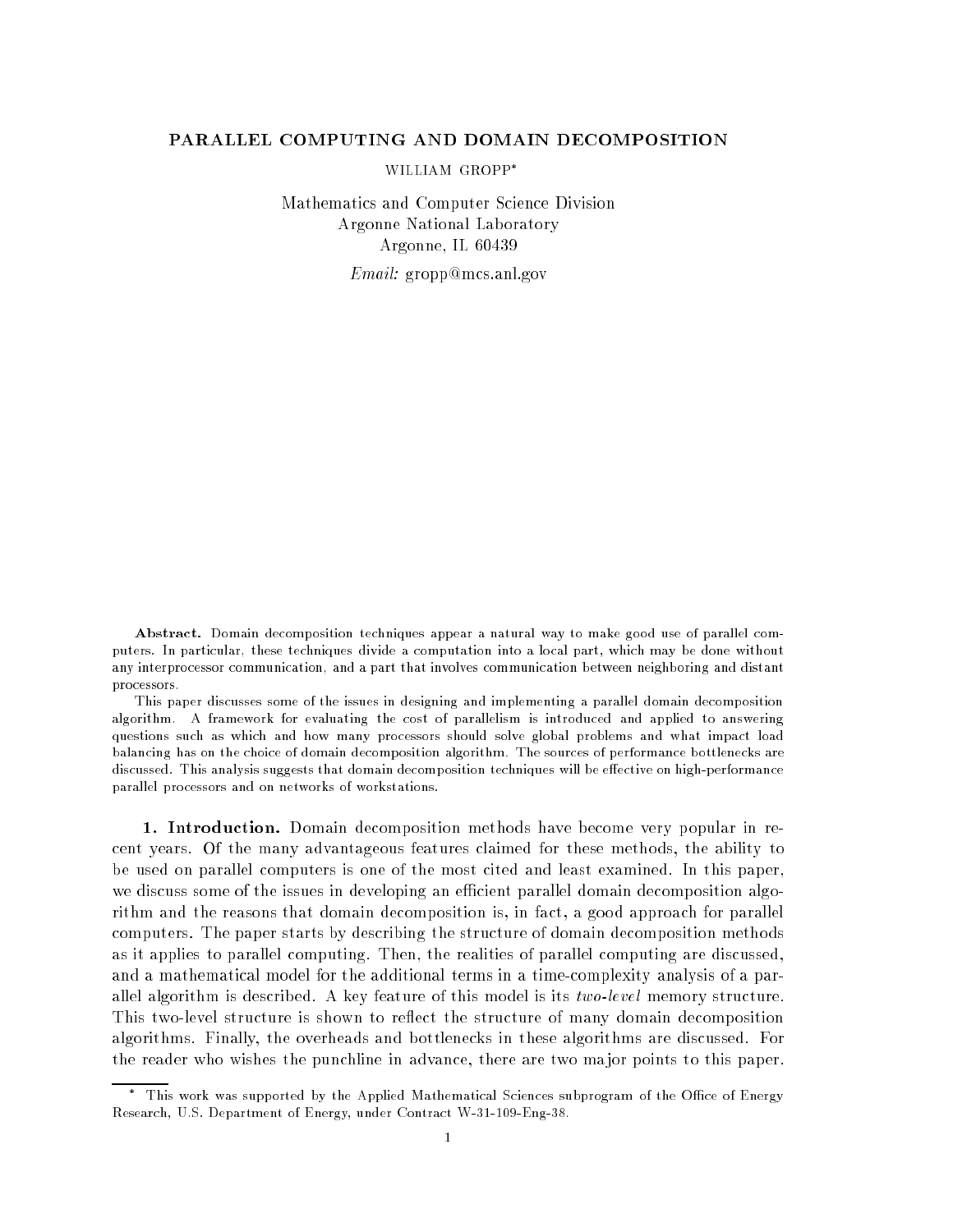

Fig. 1. Sample communication structure of domain decomposition algorithms

First, domain decomposition algorithms with their two- (or three-) level structure efficiently match the two- (or three-) level structure of actual high-performance parallel computers. Second, the costs of interprocessor communication and load balancing are important and can effectively guide the design and implementation of domain decomposition algorithms.

For a more detailed examination of the time complexities of domain decomposition algorithms, see [6, 15]. For a sampling of results about parallel domain decomposition methods, see [1, 3, 7, 8, 9, 10, 11, 14, 16].

2. Structure of Parallel Domain Decomposition Methods. Domain decomposition methods seem ideally suited for parallel computers. In their simplest form, each domain may be solved on a separate processor, yielding an apparently perfectly parallel algorithm. For a number of reasons, this is an illusion. Most important, any domain decomposition algorithm involves some communication or coordination between the computations on each domain; a typical case is shown in Figure 1.

The most important fact to notice in Figure 1 is that there are three levels: the domains themselves (shaded in gray), communication with neighboring domains (double headed arrows), and global communication (the wire frame connecting all of the domains). These levels correspond to the operations in a domain decomposition algorithm, which usually involves three kinds of computation. These computations are an interior solve, an evaluation of the matrix-vector product, and the computation of a small number of quantities over the whole domain (e.g., dot products, cross-point solutions). The efficiency of a domain decomposition method depends on how well these levels can be mapped onto a parallel computer. As we shall show, from the point of view of parallelism, it is the global communication part that has the largest impact on the available parallelism. Determining the best way to handle this part is the focus of this paper. No choice of method will eliminate some loss of parallel efficiency at this step.

These observations on communication requirements apply to both implicit and explicit algorithms, and to "asymptotic" domain decomposition (where the domains are chosen based on the local properties of the equations). For problems without a global part (the "wire frame" in Figure 1), load balancing is the biggest concern.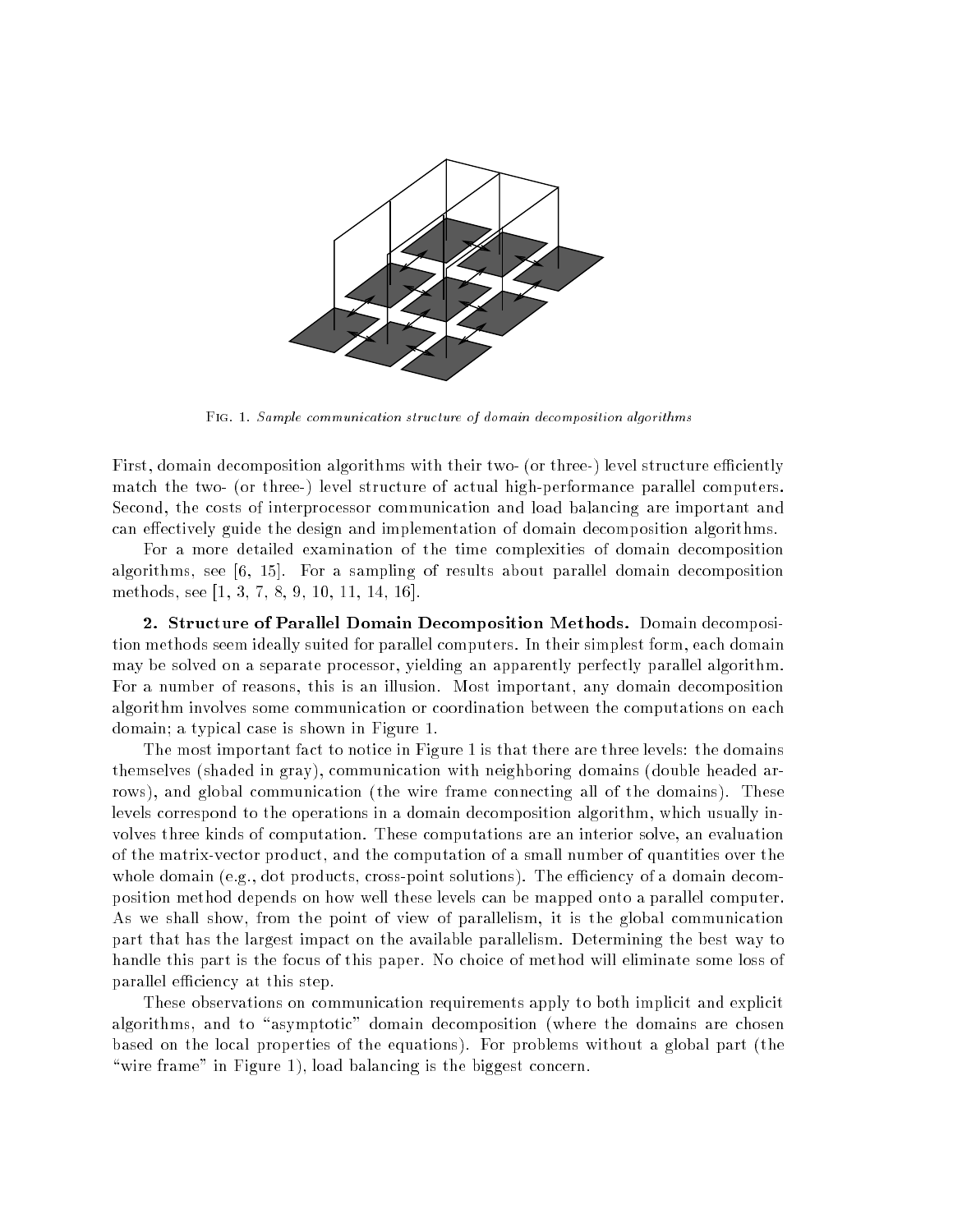3. Realities of Parallel Computing. In a perfect world, parallel computers would be as easy to use as uniprocessor computers. Unfortunately, parallel computers represent a series of design compromises. Of course, any parallelism in the processor is an admission that a single processor could not be made that met desired performance or cost requirements. There are two principal places where parallelism is introduced in order to improve performance: processors and memory. The kind of connection between the processors and the memory is the primary basis for distinguishing among types of parallel processor. Common forms of processor-to-memory connection are shown in Figures 2 and 3. These two forms are distinguished by how much of the total memory each processor can access. In a shared-memory parallel computer, all of the memory is accessible to every processor. Communication between processors is carried out by writing and reading shared memory. In a distributed-memory parallel computer, only the memory attached to a processor is accessible by that processor. Communication between processors is carried out by sending messages from one processor to another. In both kinds of parallel computer, it takes more time to access a memory location that is "far away." The penalty for accessing faraway memory can be large; actual values range from a factor of 3 (on a network-based shared-memory machine) to several orders of magnitude (on a distributed-memory machine). Thus, it is important to manage the use of memory in order to achieve good efficiency. The best approach is to understand the sources and relative sizes of the costs; this can be done in a relatively simple way by modeling the cost of communicating information between processors.

A number of metrics for measuring the performance of a parallel algorithm have been proposed. The simplist are efficiency, defined as  $E_p = T_1/(pT_p)$ , and speedup, defined as  $S_p = T_1/T_p$ . Here,  $T_1$  is the time to execute an algorithm on a single processor, and  $T_p$  is the time to execute the same algorithm on p processors. At the very least, we wish  $\partial S_p/\partial p > 0$ (otherwise, adding processors slows down the computation). A *perfectly parallel algorithm* has E  $\sim$  1. It is important to note that since  $\pm 1$  and  $\pm 0$  refer to the same algorithm, neither speedup nor efficiency is a reliable indicator of quality. For example, by picking a poor, computation-intensive algorithm, the efficiency can be made very close to one. Perhaps the best measure of eciency would have T1 refer to the best algorithm on a single processor. Unfortunately, it is difficult to get any agreement on what the best algorithm for any problem is.

3.1. The Important Parameters. In analyzing the time complexity of a parallel program, there are two new ma jor costs. One is communication, and the other is load balancing. For most distributed-memory computers, communication costs may be modeled as

$$
s+rn,
$$

where s is the start-up time, r is the time to transfer a single word, and n is the number of words. For a bus-oriented shared-memory computer, the cost is roughly

$$
\frac{rn}{\min(k,p)},
$$

where k is the maximum number of simultaneous requests on the bus [13].

It is convenient to express the times s and r relative to the cost to do a single floatingpoint operation  $(f)$ , and we will do so throughout this paper. For many (but not all) distributed-memory parallel computers,

$$
s \gg r > f.
$$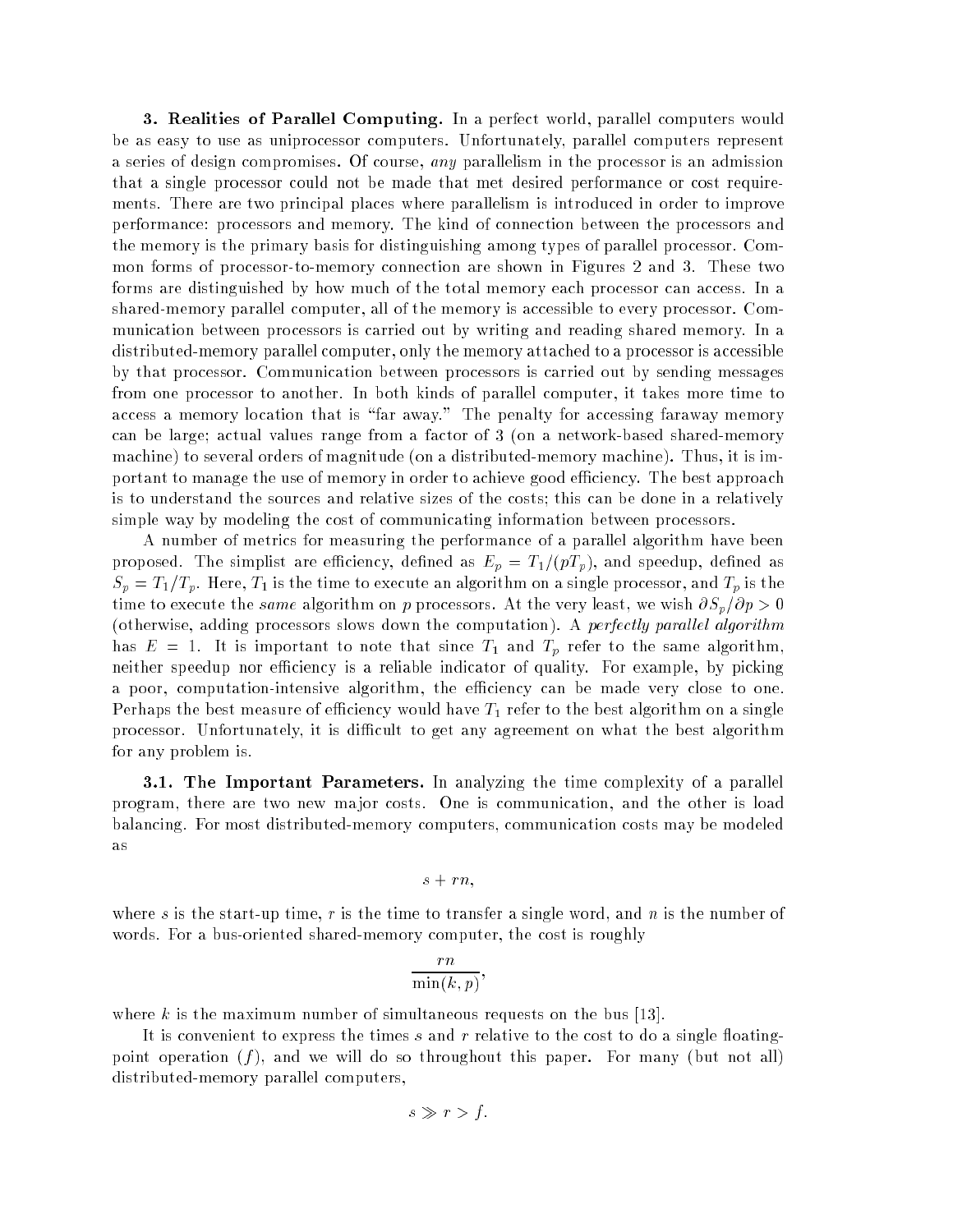

(b) Fig. 2. Shared memory. A bus-based machine is shown in (a) and a network-based machine is shown in (b).



Fig. 3. Distributed memory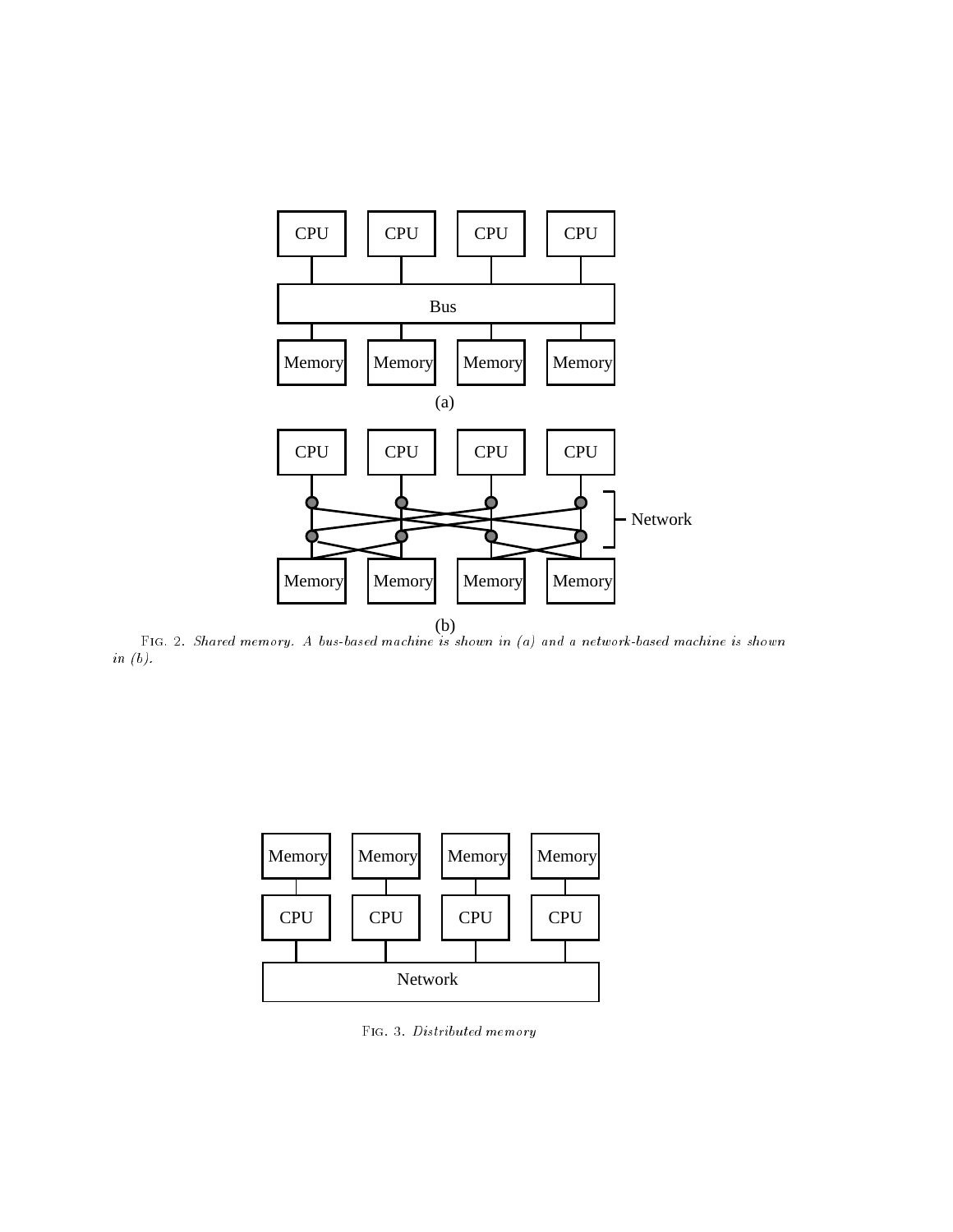Note that this gives a very clear two-level structure to memory. Local memory may be accessed quickly (typically with time approximately  $f$ ). Global memory, that is, memory on another processor, can be accessed only at much greater cost  $(s \gg f)$ .

3.2. Load Imbalances. In any parallel computation where the parallel processors must coordinate their work, it is difficult to keep all processors busy all of the time. Often, some processors have to wait for others to finish their work before they can proceed with their next task. For example, consider the case where <sup>p</sup> 1 processors have work W1 and the last the last work work  $\Delta$  of the first possible speedup is the best possible speedup is the best  $\Delta$ 

$$
S_p = \frac{(p-1)W_1 + W_2}{W_2}
$$
  
= 1 + (p-1)\frac{W\_1}{W\_2}.

Because the smallest practical unit of work is not a single arithmetic operation, but a "module" or "subroutine," it becomes increasingly difficult to keep the range of work small as the scale of parallelism increases.

4. Unavoidable Overhead. It is natural to ask whether an efficient, perfectly parallel algorithm for solving partial differential equations (PDEs) numerically exist. Unfortunately, there is no such algorithm. Worley [17] has shown that perfectly parallel algorithms for PDEs do not exist and that, for a given accuracy, there is a lower bound on the time it will take to achieve this accuracy. It is important to note that this is not a bound on speedup: by adding more purely local work, speedup can be made arbitrarily close to 1.

In practice, this overhead shows up as local communication, global communication, and coordination. Each of these may be traded off against the others, though with potentially great cost. For example, by using only local communication such as in a relaxation algorithm, the cost per iteration may be kept independent of the number of processors, but the algorithm will require more iterations to compute the solution. Asynchronous algorithms do away with the coordination cost, but again at a penalty in iteration count. Thus the true goal in the design of a parallel algorithm for solving a PDE is to achieve the most efficient combination of these overheads, where efficiency is in terms of minimum elapsed time. Domain decomposition algorithms are good candidates for efficient parallel algorithms because their structure matches that of parallel computers.

4.1. The cross-point problem. The global cross-point problem is source of both the algorithmic efficiency of many domain decomposition algorithms and the parallel inefficiency. In this section, the behavior of various approaches to solving the global cross-point problem is analyzed.

4.2. Duplicate work. One sometimes surprising feature of parallel algorithms is the fact that it is sometimes more efficient for many processors to compute the same result (a redundant computation) than to have one processor compute and distribute that same result. It turns out that the solution of the cross-point system in domain decomposition algorithms can be such a case. In fact, many of the issues in analyzing a parallel algorithm are illustrated by finding an answer to the question, "How should the cross-point grid system be solved?"

There are, of course, an great many ways to solve the cross-point system. Some obvious possibilities are

1. in parallel,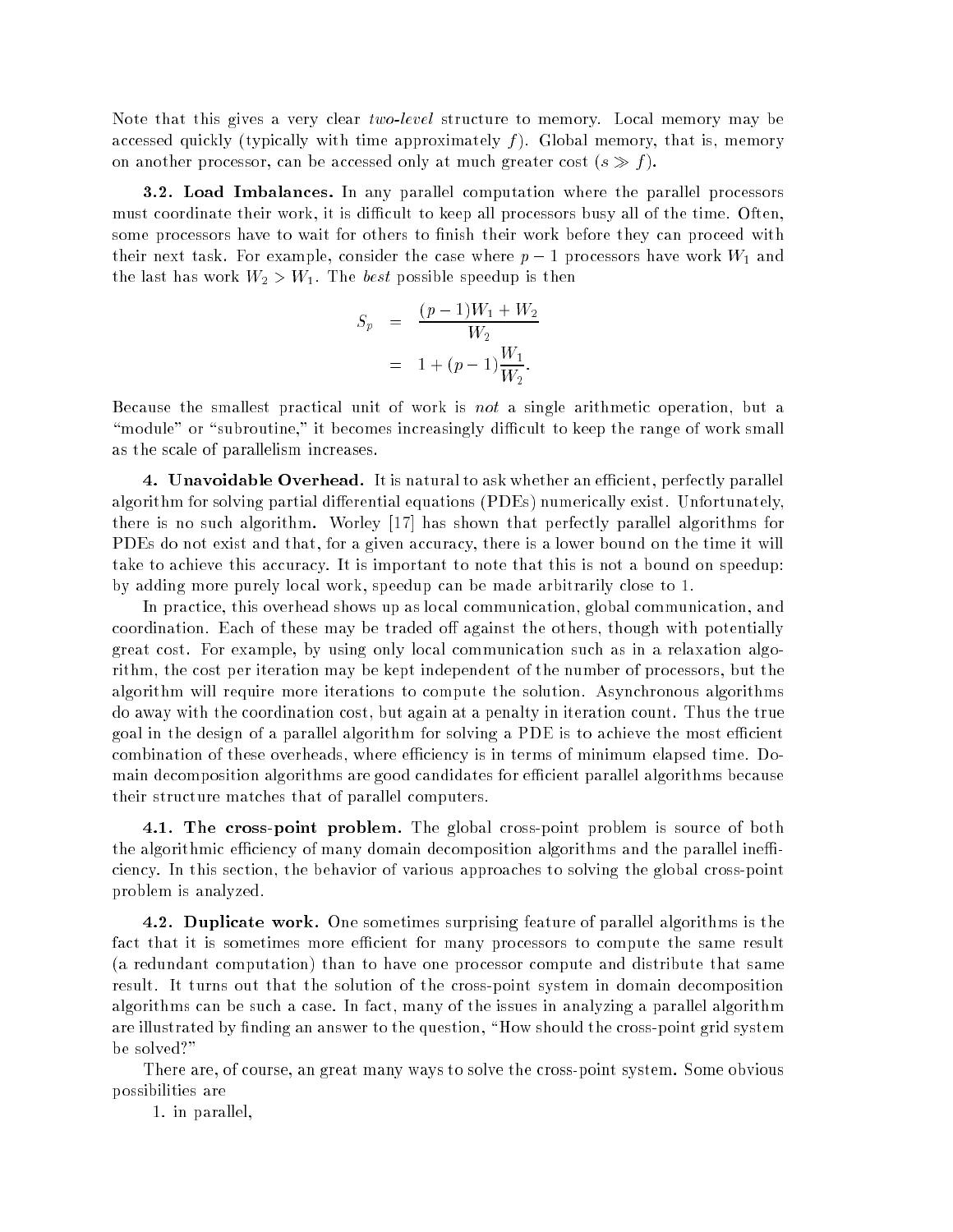

FIG. 4. On all processors. A parallel solve looks like this, except the solve and exchange steps are intermixed.

- 2. on one processor,
- 3. on all processors separately, and
- 4. on a subset of processors.

Naturally, the answer to the question will depend not only on the details of the parallel computer but also on the particular choice of numerical algorithm. To cover the most ground, we shall consider several different numerical algorithms for solving the linear system. Also, for concreteness we shall consider an <sup>n</sup> - <sup>n</sup> grid of cross-points and a distributedmemory parallel computer with  $p$  processors. Note that since the cross-point system will probably be small relative to the size of the parallel processor (probably  $n^2 = p$ ), results that are for  $n/p \to \infty$  may be misleading.

4.3. All or one. Let us first look at the question of solving the cross-point system on all the processors in parallel, or solving the problem in serial on one (or more) processors. The critical point here is that there is a tension between communication and computation. We can look at the minimum costs to communicate the data first, and then compare with the computational costs.

If each processor solves the cross-point system, the only communication is the collection of the right-hand-sides. This is illustrated in Figure 4. The communication takes time

$$
T_{exch} = (s + n^2 r) \log p.
$$

If we use banded Gaussian elimination on the each processor to solve the system of equations, the total cost is

$$
T_{serial} \approx n^3 + (s + n^2 r) \log p.
$$

Now, consider using parallel banded Gaussian elimination. The cost for this is

$$
T_{parallel} > n^3/p + 2(p - 1)\left(s + \frac{n^2}{p}r\right)
$$

where important load-imbalance effects have been ignored. (See  $[4, 12]$  and references there for a detailed discussion of the time complexity of parallel banded Gaussian elimlination. The time here is for only the solve and does not include the cost of factorization.)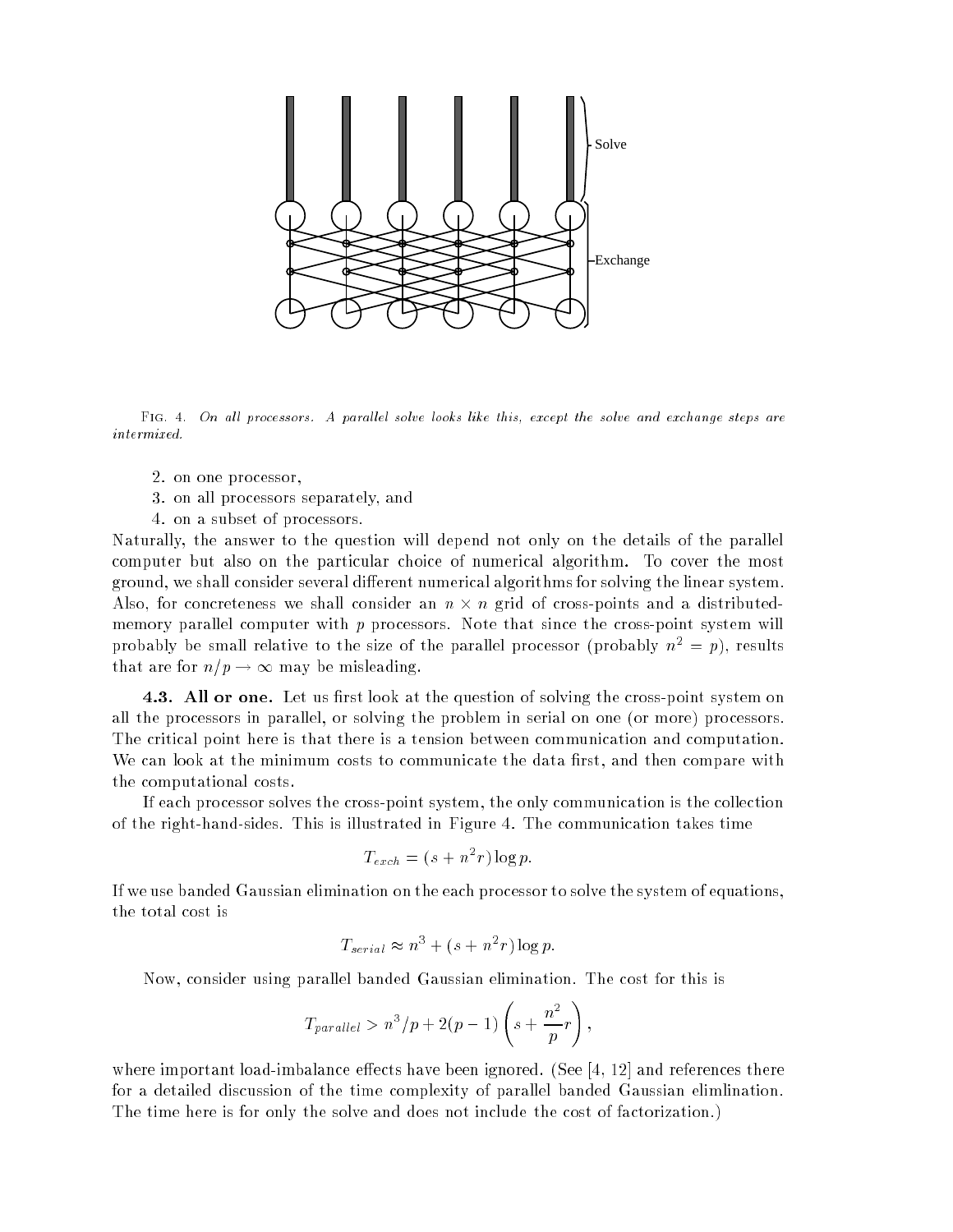

FIG. 5. Comparison of serial and parallel banded Gaussian elimination. The solid line is the time for the parallel algorithm; the dashed line is the time for the uni-processor algorithm on each processor.

For the parallel solve to be faster, we need

$$
n^3/p + 2(p-1)\left(s + \frac{n^2}{p}r\right) < n^3 + (s + n^2r)\log p.
$$

The high communication cost of the parallel solver will often overwhelm the reduced computation. For example, consider the case of one cross-point on each processor:  $n^2 = p$ . Then we would need

$$
n + 2(n2 - 1)(s + r) < n3 + (s + n2r)2\log n.
$$

For parallel computers with large s, this is very roughly

$$
2n^2s < n^3 + 2(s + n^2r) \log n.
$$

This inequality will not be satisfied if both  $n-s > n$  and  $n-s > 2(s+n-r) \log n$ . The first is just  $s > n = \sqrt{p}$ , which is true for most distributed-memory computers. The second is roughly  $s > r \log p$ , which is again true for most distributed-memory computers. Thus, for this relatively small system of equations, it is slower to use many processors than to use one processor.

If a method other than banded Gaussian elimination is used, then the analysis must be repeated. Note, however, that a sufficient condition for the solve on a single processor to be more efficient is for

## $T_{serial} < T_{parallel}$  communication.

For example, if multigrid (V cycle) is used instead of banded Gaussian elimination, each  ${\rm max}$ -cycle requires  $\log(n)$  communication steps, with the its step sending data a distance of  $2^{\circ}$  (see  $|2|$  for a discussion of the time complexity of parallel multigrid). If there are  $I$ cycles, the time will be roughly

$$
T_{parallel~communication} = I(\sum_{i=0}^{\log n} (s + 2^{i}r)) = I(s \log n + nr),
$$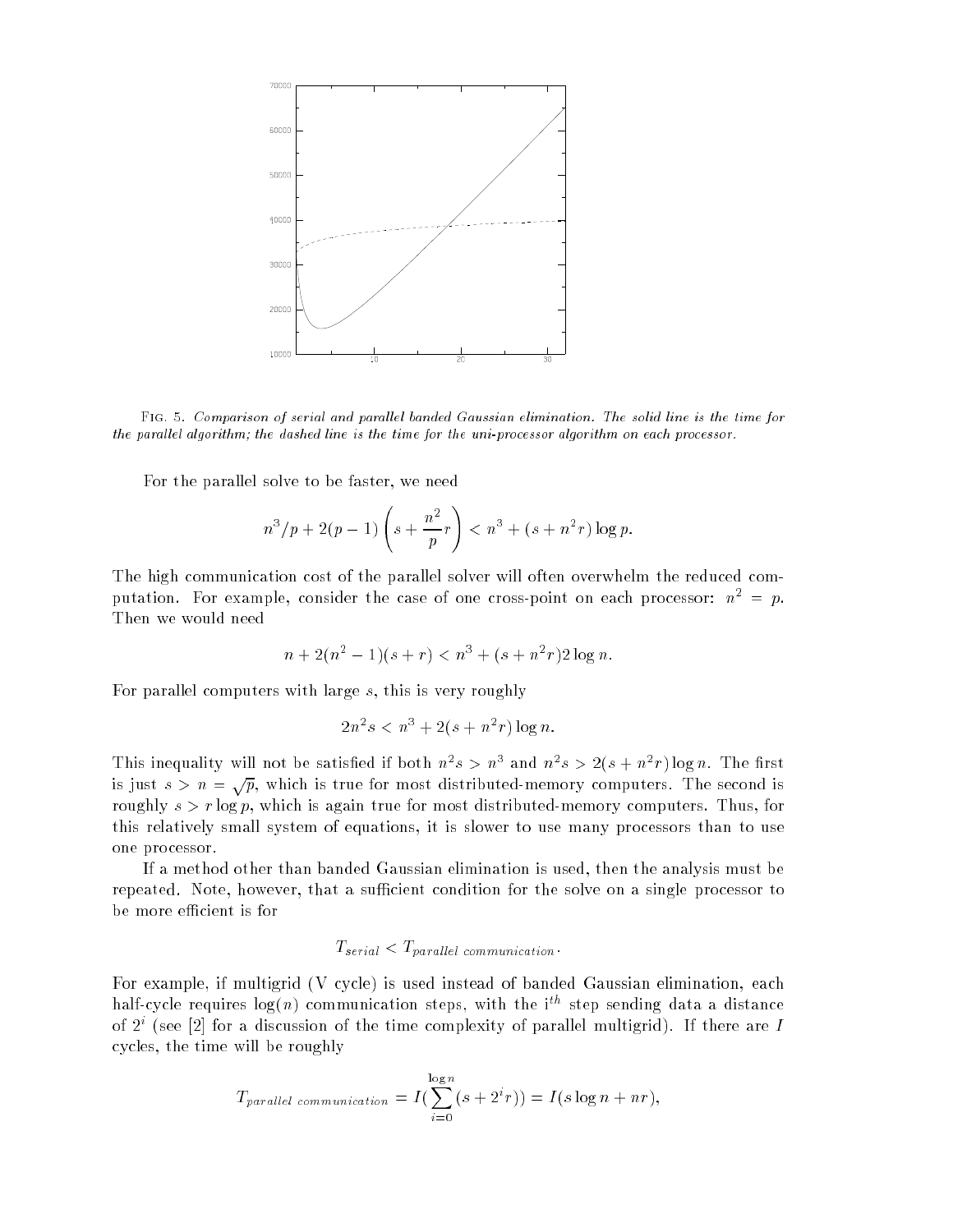and the serial time will be

$$
T_{serial} = In^2 + (s + n^2 r) \log n.
$$

Comparing these, we see that for the parallel version to be faster, we need

$$
I(s\log n+nr)
$$

For  $p = n^-$ , this reduces to

$$
I(s\log n + nr) < In^2 + (s+n^2r)\log n,
$$

or roughly

$$
Is\log n < In^2
$$

or

$$
s < \frac{n^2}{\log n} = \frac{2p}{\log p}.
$$

While this is a less severe constraint than Equation 4.3, it is still a stringent requirement, and one that most distributed memory parallel computers do not meet.

Thus it can be cheaper to do duplicate work. (An intermediate choice is suggested by Figure 5|use clusters of p0 < p processors.) The problem here is the communication time; a method requiring less computation may not require less communication, thus reducing the method's parallel efficiency. Another way to look at the situation is that there is not enough data per communication. A similar computation can be carried out to decide whether to factor the problem, when using Gaussian elimination, on all or some of the processors.

4.4. Overlapped Work. Once we have decided that it is better to solve each crosspoint problem on a single processor, we must ask whether it is better to solve on a single processor and distribute the results to the other processors, or solve the identical problem on all of the processors. Intuitively, we might expect to be able to accomplish some other "useful" work on the other processors if we solve the cross-point problem on a single processor. This is illustrated in Figure 6. However, this requires us to distribute the solution that is computed on the single processor, and we shall see that this can be a signicant cost. The cost has two components: balancing the work and sharing the results of the cross-point grid solution.

An example of a method that allows the overlap of the solution of the cross-point problem and other work are the additive methods, such as the additive Schwarz method [5]. These methods allow all of the subproblems to be solved in parallel, seemingly avoiding any coordination overhead. However, different phases of this computation have differing loads:

- Solves—one processor has the cross-point system in addition to local solves.
- Matrix multiply, dot products, updates—work is proportional to the number of mesh points.

While the differing loads presented by these two phases are an important consideration (see Figure 7), we shall analyze only the additional communication cost incurred by having only one processor solve the cross-point system.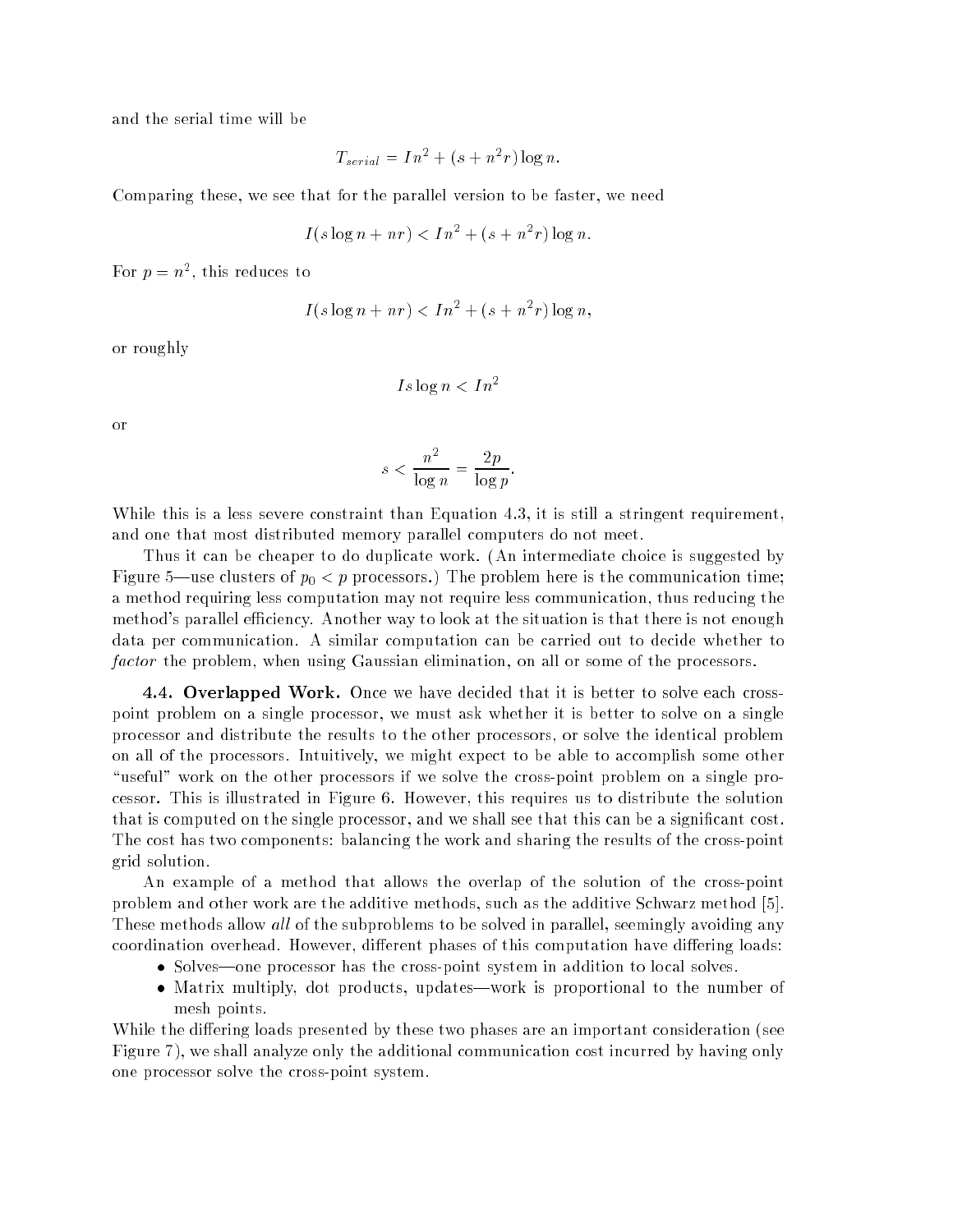

Fig. 6. On one processor

4.5. Distributing the solution. Let the cross-point system be solved with an optimal method:

$$
T_{solve} = cn^2.
$$

The total cost to solve the cross-point problem on one processor and distribute is (summed over all processors)

$$
2pT_{coll}+T_{solve}.
$$

If each processor solves the same cross-point problem, the total time is

$$
p(T_{coll}+T_{solve}).
$$

Less total time is consumed in solving the cross-point problem if

$$
T_{coll} < \frac{p-1}{p} T_{solve}.
$$

This is true if

$$
(s + rn^2) \log p \quad < \quad \left(\frac{p-1}{p}\right) cn^2
$$
\n
$$
r \quad < \quad \left(\frac{p-1}{p}\right) \frac{c}{\log p} - \frac{s}{n^2}
$$
\n
$$
\quad < \quad \frac{c}{\log p} - \frac{s}{n^2}.
$$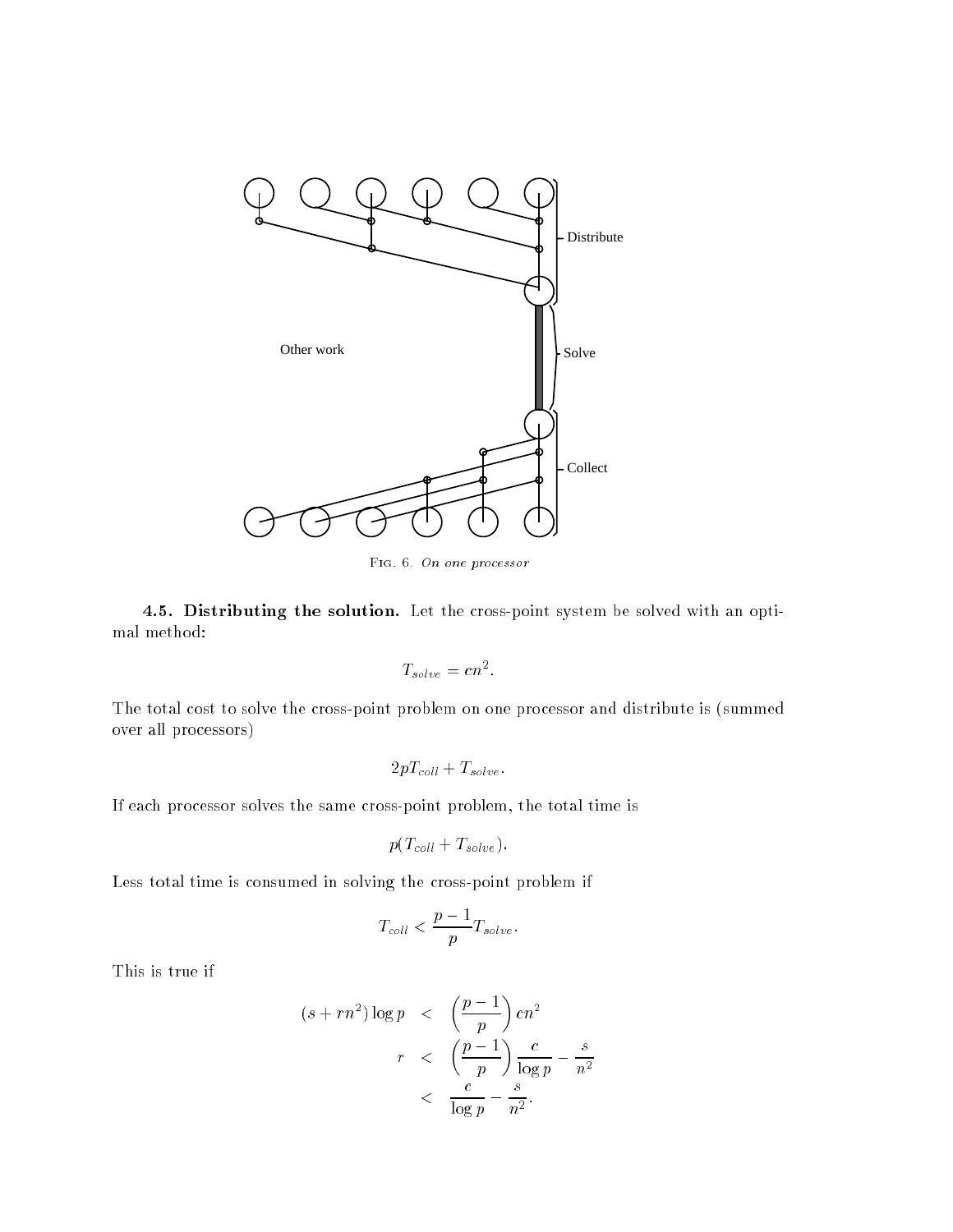| Coarse        | Fine | Fine | Fine | Fine |
|---------------|------|------|------|------|
| Fine<br>Waste | Fine | Fine | Fine | Fine |
|               |      |      |      |      |
| Fine          | Fine | Fine | Fine | Fine |
| Waste         | Fine | Fine | Fine | Fine |

Fig. 7. Sample load distribution when one processor solves the cross-point problem. Dark gray indicates communication (an exchange of data), light gray idle or wasted time, "coarse" the solution of the cross-point problem, and "fine" operations on the subdomains.

Since  $s/n$  is likely to be small, this depends critically on c. For fast enough solvers, the cost of moving the data around can exceed the cost of solving the cross-point system (particularly if an approximate solution can be used). Thus, there may be no savings in overlapping the work of the cross-point system with other work.

It is also important to note that even if the above analysis suggests that it is best to solve the cross-point system on one processor, Figure 7 shows that there can be an additional cost. Since the application of the preconditioner contains an operation on the cross-point system but the formation of the matrix-vector product does not, it is impossible statically to equally distribute the computational load across all of the processors. The amount of imbalance depends on details of the algorithm and should be considered in chosing an implementation strategy.

5. Domain Decomposition on Networks. Now that we have a description of domain decomposition as appropriate for computers with two-level memory hierarchies, we can look at other computer architectures that might be appropriate for domain decomposition algorithms. An obvious candidate is a network of workstations. A network of 50 workstations can have significant computing power (at 4 megaflops each, such a network has an aggregate power of 200 megaflops), but, more important, such a network has a very large amount of physical memory. For example, with a mere 16 megabytes of memory per workstation, a 50-workstation network will have 800 megabytes of physical memory. Thus, a modest-sized network of workstations has enough memory and computational power to attack signicant problems.

This is a good point to raise another issue. Why not use a single workstation and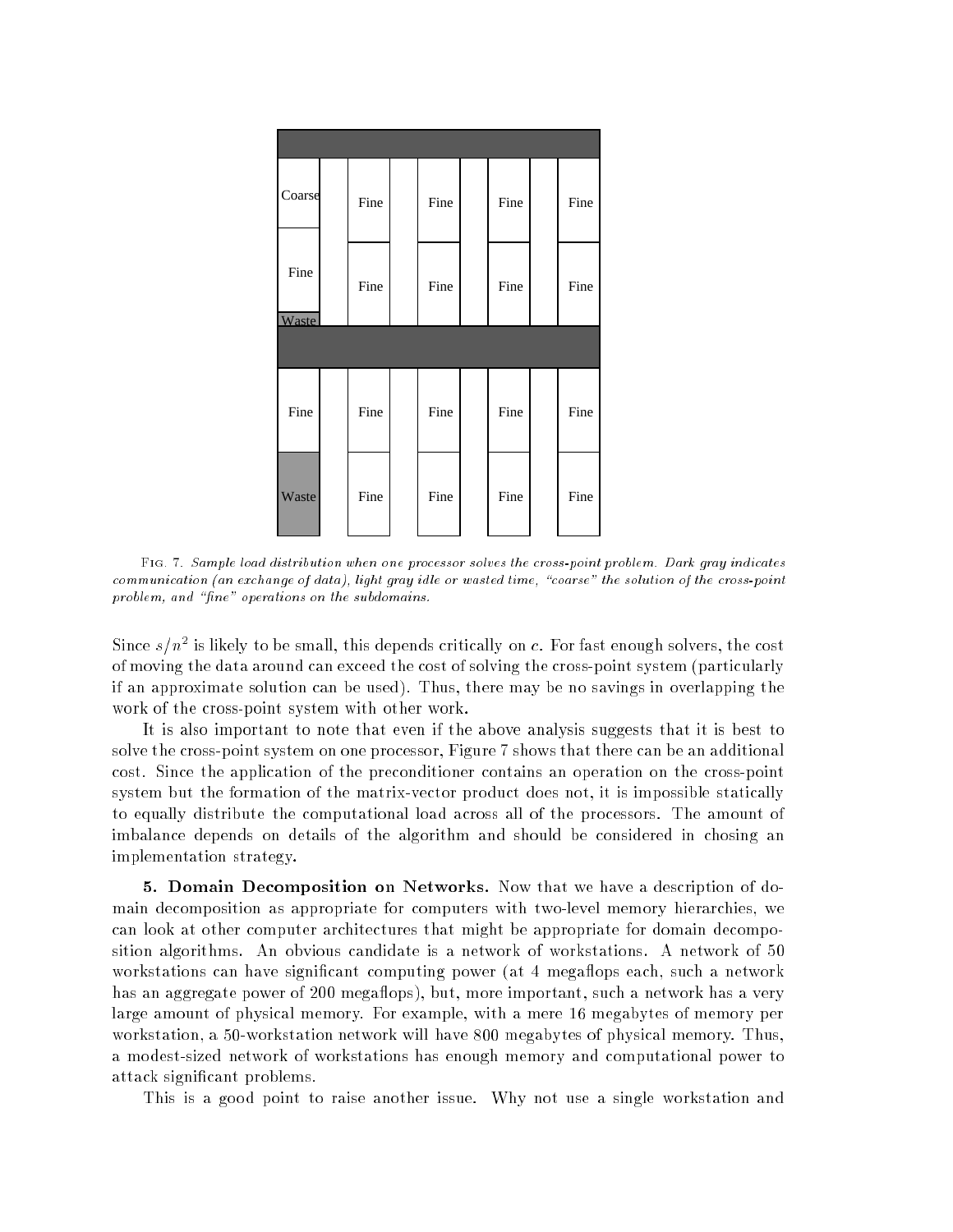

Fig. 8. Computation rates for a DAXPY operation as a function of vector length on a Sun SPARCStation 1.

exploit virtual memory? (Another version of this question is, Why not let parallelizing compilers figure out how to organize the algorithm?) The answer is that page thrashing reduces effective computation rate. This is illustrated in Figure 8, where the computation rates for a simple calculation on a workstation are shown. Knowledge of this effect (and effects related to cache memory) is important; it explains so-called superlinear speedup that is sometimes observed. An example is presented below.

The cost of communicating between processors in a network of workstations can be modeled just as the distributed-memory parallel computers were above. The only difference is that the parameters s and r will probably be somewhat larger. To see how this communication cost affects the performance of domain decomposition algorithms on a network, consider a three-dimensional problem on an  $\alpha$  -dimensional problem of cost of computation of cost of cost of the matrix-vector product.

If we assume that the subproblems (each domain) fit in physical memory, the time to compute one iteration or step of the problem is

$$
2(s+rn^2)+\frac{n^3}{p},
$$

where the domain has been divided into notice in the speedup is a speedup in the speedup is a speedup in

$$
S_p = \frac{n^3}{2(s + rn^2) + \frac{n^3}{p}},
$$

so  $\partial S_p/\partial p > 0$ . Thus, adding processors improves the performance. The one special case is  $p = 2$ ; here, as long as

$$
2(s+rn^2)<\frac{n^3}{p}
$$

the parallel version will be faster.

There is a more important effect that is related to the discussion of "page thrashing" above. Let the problem be so large that it does not fit in the physical memory of a single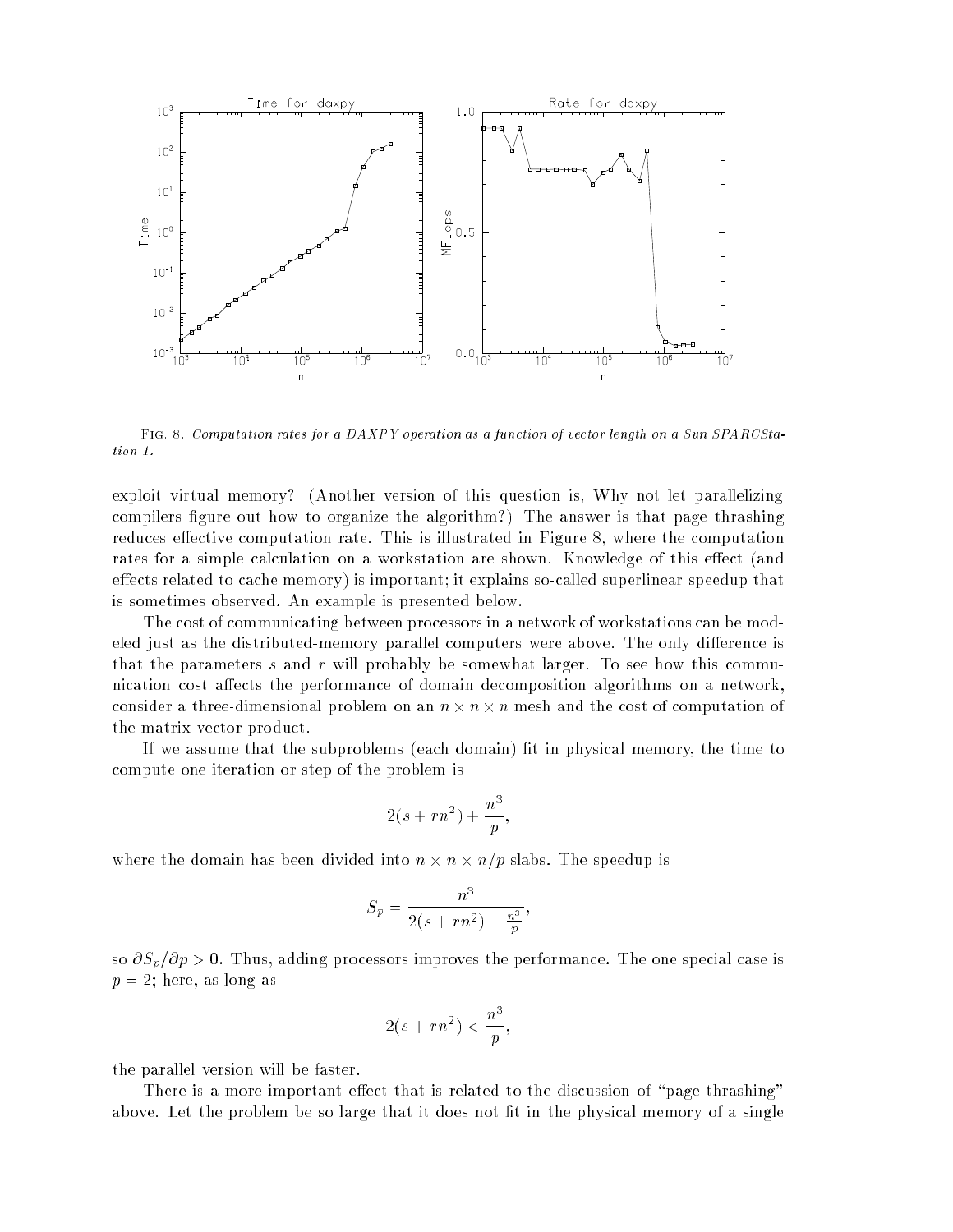processor. Then the time on a single processor may be modeled as

$$
n^3\alpha,
$$

where  $\alpha > 1$  represents the scaling of processor speed when a problem does not fit in memory ( $\alpha$  is about 20 for the computation in Figure 8). Let the parallel version of the algorithm use enough processors so that the problem fits within the physical memory of the ensemble of processors. Then, for  $n = 100$  (16-Mbyte workstation), the speedup is

$$
S_p = \frac{n^3 \alpha}{2(s + rn^2) + \frac{n^3}{p}}
$$
  
= 
$$
\frac{\alpha p}{2p(s + r10^4)/10^6 + 1}
$$
  
= 
$$
\frac{\alpha p}{2 \times 10^{-6}(s + r10^4) + 1}.
$$

Even for large s and r, this is nearly  $\alpha p$ , "superlinear" speedup.

This is one of a few situations where small degrees of parallelism are interesting fitting a problem into memory that would not fit before. Otherwise it is better to use a single processor and wait a little longer.

6. DD and Block Methods. Block methods are methods that divide a problem into blocks and process one block at a time. Such approaches are important in getting the maximum performance out of many vector and matrix operations, including the solution of dense systems of linear equations. These methods do not reduce the actual number of floating-point operations that are used (in some cases, there are actually more operations performed). Instead, they reduce the number of times a data item is read from memory. Block methods are usually organized with a single level of blocks; the block sizes are chosen to match the fast memory of the target computer (cache or vector registers).

Thus, block methods can be considered a form of domain decomposition that has no special treatment of interfaces or global problems. Further, some of the programming tools and methods that have been developed for block methods may be applicable to more general domain decomposition methods. In particular, domain decomposition methods can take advantage of very efficient block method routines to perform local operations such as matrix-vector product and solution of "interior" problems. Other programming tools (such as array sections) can be used to simplify the expression of domain decomposition algorithms.

7. Conclusions. In this paper we have looked at parallel computing applied to domain decomposition algorithms. The keys points to remember are that

- domain decomposition reflects computer hardware (memory hierarchy);
- since perfect parallelism is impossible, speedup can be a misleading measure of effectiveness; and
- time (and space!) complexities may be easily estimated.

As an example of these points, an analysis of the cost of a global cross-point solver suggests that even where the cross-point problem could be computed in parallel with other work, it may be less efficient to do so.

The analysis here also suggests a number of future research areas. Focusing on minimizing computer memory use suggests that single-precision preconditioners may be valuable. Some new RISC processors already have single precision performance that is as much as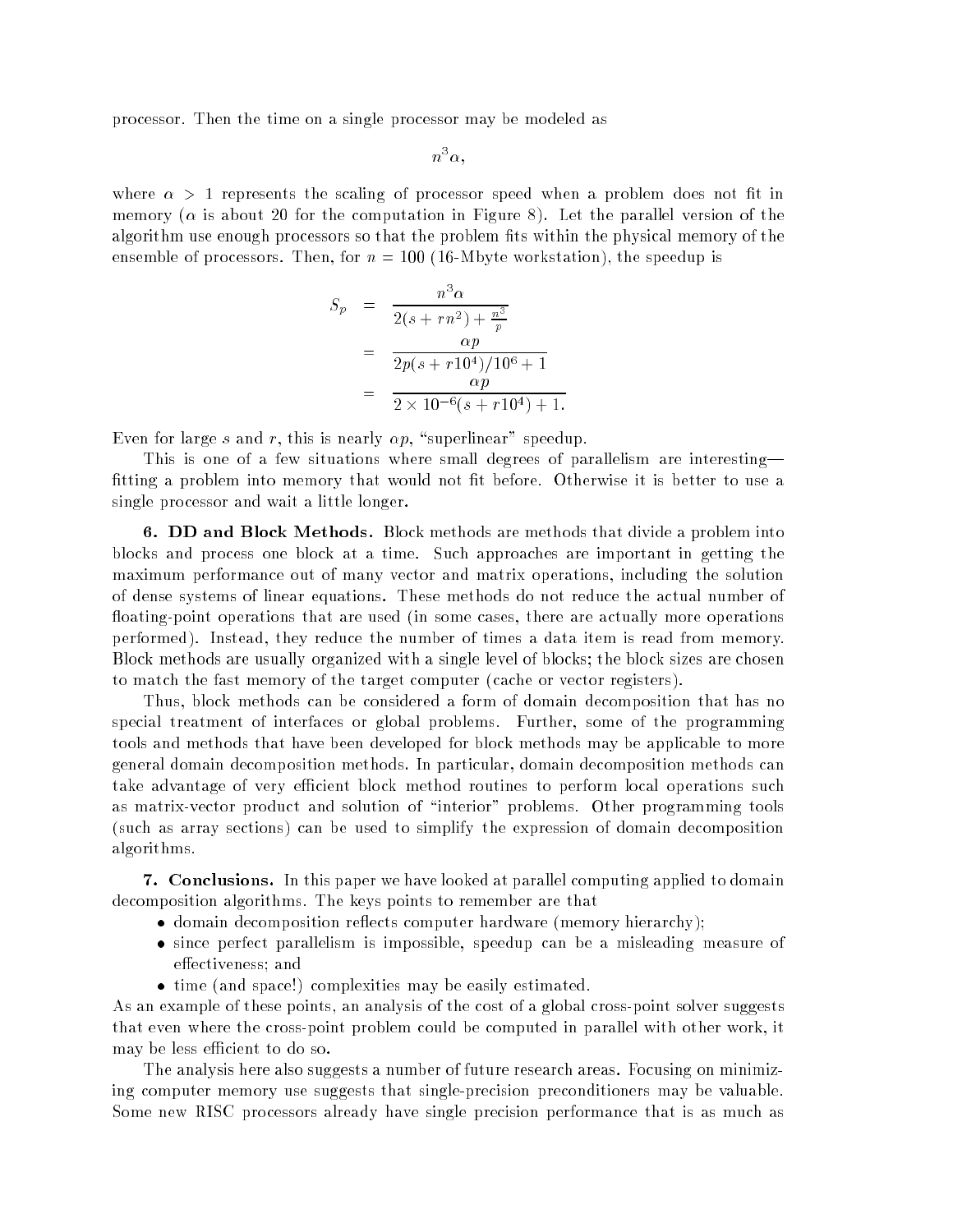double the double-precision performance; domain decomposition methods may permit the use of this hardware with the preconditioner without loosing accuracy in the solution.

The highest-performance parallel computers of the future are likely to have more than two important levels of memory hierarchy. These may include cache (or vector registers), local memory, off-processor memory, and mass-storage memory (such as high-speed disks). Domain decomposition techniques may be used to make best use of this structure.

Domain decomposition is appropriate for both SIMD parallel computers and for networks of workstations. In particular, the large penalties for interprocessor communication on networks of workstations represent an extreme case of the two-level memory structure for which domain decomposition is so suited.

## **REFERENCES**

- [1] P. E. BJORSTAD, J. BRAEKHUS, AND A. HVIDSTEN, Parallel substructuring algorithms in structural analysis, direct and iterative methods, in Fourth International Symposium on Domain Decomposition Methods, R. Glowinski, Y. A. Kuznetsov, G. Meurant, J. Periaux, and O. B. Widlund, eds., Philadelphia, 1991, SIAM, pp. 321-340.
- [2] T. CHAN AND R. SCHREIBER, Parallel networks for multigrid algorithms: Architecture and complexity, SIAM J. Sci. Statist. Comput.,  $6(1985)$ , pp.  $698-711$ .
- [3] L. Cowsar and M. F. WHEELER, Parallel domain decomposition method for mixed finite elements for elliptic partial differential equations, in Fourth International Symposium on Domain Decomposition Methods, R. Glowinski, Y. A. Kuznetsov, G. Meurant, J. Periaux, and O. B. Widlund, eds., Philadelphia, 1991, SIAM, pp.  $358-372$ .
- [4] J. DONGARRA AND L. JOHNSSON, Solving banded systems on a parallel processor, Parallel Computing,  $5(1987), pp. 219-246.$
- [5] M. DRYJA AND O. B. WIDLUND, An additive variant of the Schwarz alternating method for the case of many subregions, Tech. Rep. TR 339, NYU, Courant Institute, December 1987.
- [6] W. D. GROPP AND D. E. KEYES, Complexity of parallel implementation of domain decomposition techniques for elliptic partial differential equations, SIAM J. Sci. Statist. Comput., 9 (1988), pp. 312– 326.
- $\sim$ , Domain decomposition on parallel computers, Impact Comput. Sci. Eng., 1 (1989), pp. 421-439.
- [8] , Domain decomposition on parallel computers, in Second International Symposium on Domain Decomposition Methods, T. F. Chan, R. Glowinski, J. Periaux, and O. Widlund, eds., Philadelphia, 1989, SIAM, pp. 260-268.
- [9]  $\longrightarrow$ , Parallel domain decomposition and the solution of nonlinear systems of equations, Mathematics and Computer Science Preprint MCS-P186-1090, Argonne National Laboratory, October 1990.
- [10]  $\longrightarrow$ , Parallel performance of domain-decomposed preconditioned Krylov methods for PDEs with adaptive refinement, MCS-P147-0490, Argonne National Laboratory, Mathematics and Computer Science Division, May 1990. To appear in to SIAM J. Sci. Stat. Comp. as Parallel Performance of Domain-decomposed Preconditioned Krylov Methods for PDEs with Locally Uniform Refinement.
- [11] M. HAGHOO AND W. PROSKUROWSKI, Parallel efficiency of a domain decomposition method, in Second International Symposium on Domain Decomposition Methods, T. F. Chan, R. Glowinski, J. Périaux, and O. Widlund, eds., Philadelphia, 1989, SIAM, pp. 269-281.
- [12] L. JOHNSSON, Solving narrow banded systems on ensemble architectures, ACM Trans. Math. Softw.,  $11$  (1985), pp. 271-288.
- [13] H. JORDAN, Interpreting parallel processor performance measurements, SIAM J. Sci. Statist. Comput., 8 (1987), pp.  $s220-s226$ .
- [14] D. E. KEYES, *Domain decomposition methods for the parallel computation of reacting flows*, Comput. Phys. Comp., 53 (1989), pp. 181-200.
- [15] D. E. KEYES AND W. D. GROPP, A comparison of domain decomposition techniques for elliptic partial differential equations and their parallel implementation, SIAM J. Sci. Stat. Comp., 8 (1987), pp. s166-s202.
- [16]  $\longrightarrow$ , Domain decomposition techniques for the parallel solution of nonsymmetric systems of elliptic boundary value problems, Appl. Num. Math.,  $6$  (1990), pp. 281-301.